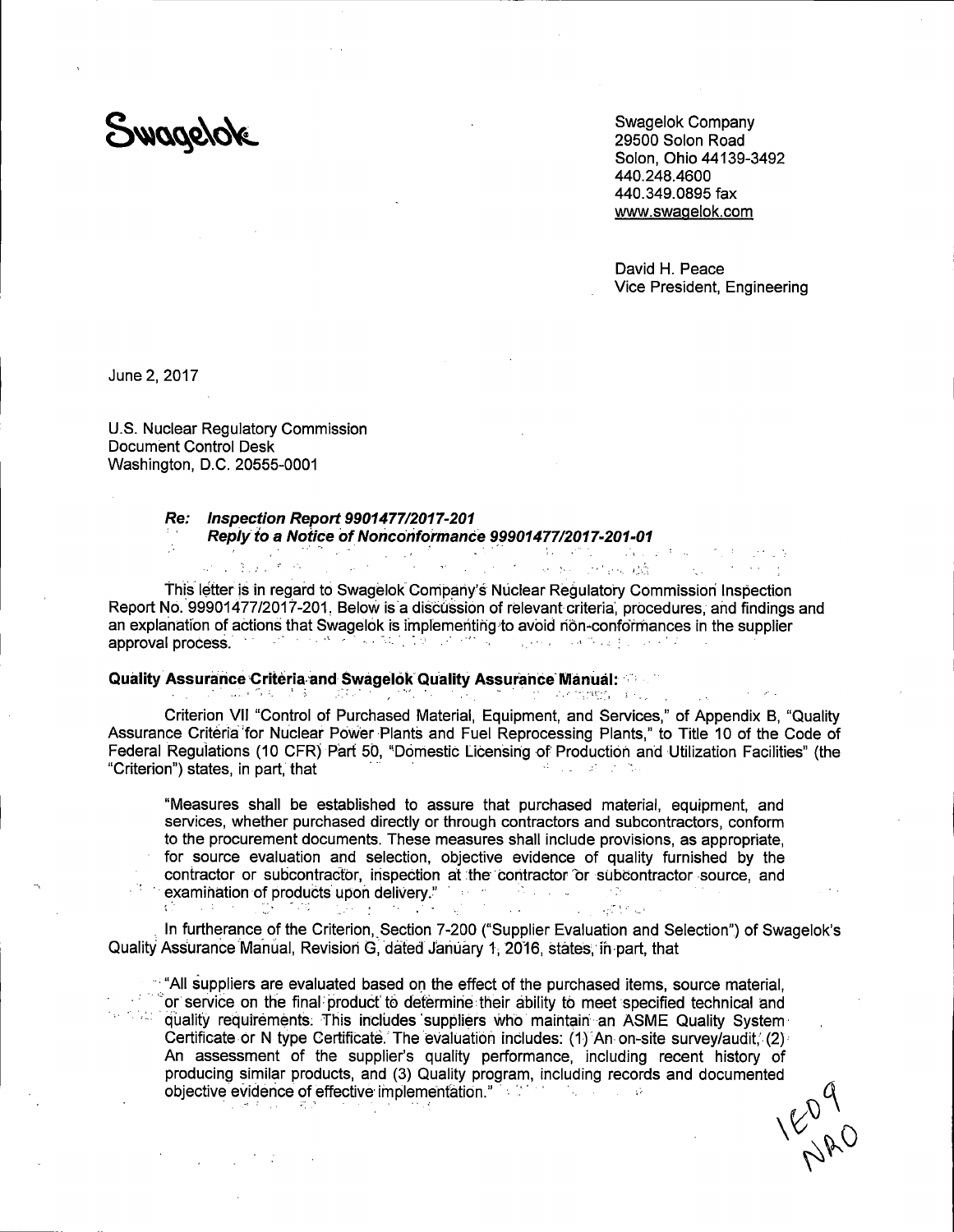June 2, 2017 U.S. Nuclear Regulatory Commission Document Control Desk Page 2

## **The NRC Inspection Findings:**

An NRC inspection team reviewed Swagelok's subcontracting processes in light of the Criterion. In April 2017, the NRC inspection team provided its report, which concluded that Swagelok did not have adequate measures for source evaluation and selection of contractors and subcontractors and had not established adequate measures to obtain objective evidence of quality furnished by the contractors or subcontractors. Specifically, the NRC inspection team determined that:

- Swagelok procured heat treating services as safety-related without a supplier audit to verify and document the effectiveness of the suppliers quality program to meet the requirements of 10 CFR Part 50, Appendix B and 10 CFR Part 21.
- Swagelok purchased safety-related material (raw material) and services (e.g. machining, deburring, grinding, cutting, and testing) without sufficient measures to ensure that these suppliers had implemented the requirements of 10 CFR Part 50, Appendix 8 and 10 CFR Part 21. Specifically, the evaluation of Swagelok's Appendix B to 10 CFR Part 50 and 10 CFR Part 21 programs and associated implementing procedures did not provide documented objective evidence to demonstrate compliance with the requirements passed down through procurement documents. In addition, Swagelok's audits of these suppliers did not verify that they had imposed and verified the necessary controls, including the applicable regulatory and technical requirements, on their sub-suppliers.
- Swagelok's commercial-grade surveys of suppliers of commercial machining and heat treating services did not provide adequate documented objective evidence to demonstrate that the process and controls of the selected critical characteristics identified in the Swagelok technical evaluation were adequately controlled and the components would perform their intended safety function. Verification of the control of critical characteristics supports the basis for the selection of the sample testing population for the material's chemical composition and mechanical properties to complete the acceptance testing as part of Swagelok's dedication process.

# **Reason for· Non-Compliance:**

On March 23, 2017·, based on preliminary feedback from the NRC team provided prior to the issuance of its April report, Swagelok opened corrective actions CA170323001 and CA170323002. Pursuant to these corrective actions, Swagelok conducted root cause analysis and found the following:

- Swagelok conducted an on-site audit was performed at the heat treating supplier's facility to verify the supplier's quality program met the requirements of 10 CFR Part 50, Appendix 8 and 10 CFR Part 21. The audit identified deficiencies in the supplier's quality program which required a followup audit. A follow up was not performed due to an error in the supplier addition process which allowed purchase orders to be sent to the supplier without completion of the follow up audit.
- Swagelok performs on-site audits of all suppliers of safety-related materials and services. The completed audit checklists did not contain adequate objective evidence of the suppliers' implementation of 10 CFR Part 50, Appendix 8 and 10 CFR Part 21. The current audit checklist does not provide specific guidance to the audit team on what objective evidence to record during the audit.
- Swagelok's commercial grade survey plans and reports list the critical characteristics required to be controlled by the supplier. The completed survey checklists did not contain adequate objective evidence of the suppliers' controls implemented to control the identified critical characteristics. The current audit checklist does not provide specific guidance to the audit team on what objective evidence to ask during the audit.